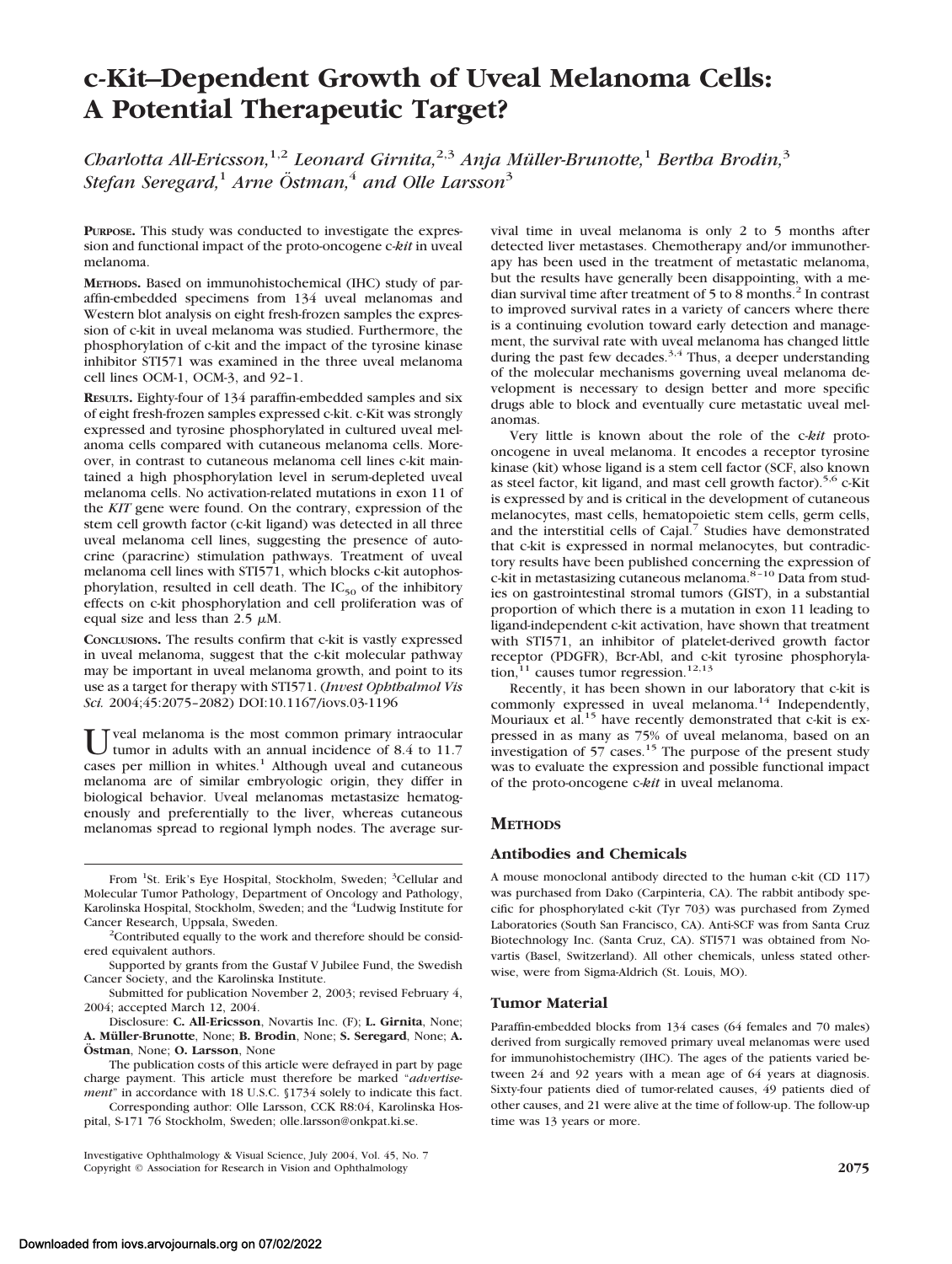Fresh-frozen uveal melanoma tissue samples from eight patients and six samples from cutaneous melanoma tumors were used for Western blot analysis. All parts of the study were conducted in compliance with the Declaration of Helsinki.

## **Cell Culture**

The uveal melanoma cell lines OCM-1, OCM-3, and 92–1 (kindly provided by Martine Jager, Leiden University Medical Center, Leiden, The Netherlands), and the cutaneous melanoma cell lines DFB and BE<sup>16</sup> (kindly given to us by Rolf Kiessling, CCK, Karolinska Hospital, Stockholm). All three cell lines were initially derived from primary uveal melanomas. The OCM-1 cells have a spindle cell morphology and were cultured in Dulbecco's modified Eagle's medium (DMEM) supplemented with 10% fetal bovine serum (FBS). The OCM-3 has epithelioid cell morphology, whereas 92-1 cells have a mixed phenotype. OCM.3 and 92-1 cells were cultured in RPMI 1640 supplemented with10% FBS and 3 mM L-glutamine.<sup>17-19</sup>

Cells were grown in monolayers in tissue culture flasks, maintained in a 95% air/5%  $CO_2$  atmosphere at 37°C in a humidified incubator. For experimental purposes the cells were cultured in 35- or 60-mm plastic Petri dishes at a density of 200,000 cells/35-mm dish or 500,000 cells/60-mm dish. The experiments were initiated when cells had reached subconfluence. For the proliferation assay cells were seeded at a density of 5000 cells/well, and the experiments were started 24 hour later.

#### **Immunoprecipitation and Western Blot Analysis**

For immunoprecipitation, cell lysates were obtained using PBSTDS buffer (made up of 100 mL  $10\times$  PBS with 10 mL of 100% Triton X-100, 5 g sodium deoxycholate, and 1 g sodium dodecyl sulfate in 100 mL of deionized water) containing the aforementioned protease inhibitors. Samples corresponding to  $400 \mu$ g total proteins were immunoprecipitated with 15  $\mu$ L protein G Sepharose (Amersham, Arlington Heights, IL) and 1  $\mu$ g c-kit antibody. After overnight incubation at 4°C on a rocker platform, the immunoprecipitates were collected by centrifugation in a microcentrifuge at 2500 rpm for 2 minutes. The supernatant was discarded, whereupon the pellet was washed four times with 1 mL PBSTDS. The material was then dissolved in sample buffer for SDS-PAGE. Protein samples (from total cell lysates) were dissolved in a sample buffer containing 0.0625 M Tris-HCl (pH 6.8), 20% glycerol, 2% sodium dodecyl sulfate (SDS), bromophenol blue, and dithiothreitol. Sample amounts of 100  $\mu$ g total proteins/lane were analyzed by SDS-PAGE with a 4% stacking gel and a 10% separation gel, essentially according to the protocol of Laemmli.<sup>20</sup> Molecular weight markers (Bio-Rad) were run simultaneously. For Western blot analysis, the proteins were transferred overnight to nitrocellulose membranes (Hybond; Amersham) and then blocked for 1 hour at room temperature in a solution of 5% (wt/vol) skimmed milk powder and 0.02% (wt/vol) Tween 20 or 2% (wt/vol) skimmed milk powder and 2% bovine serum albumin (for detection of phosphorylated proteins) in PBS (pH 7.5). Incubation with the primary antibody, directed to the human c-kit or the antibody specific for phosphorylated c-kit, was performed for 1 hour at room temperature. This was followed by three washes with PBS-Tween and incubation with a biotinylated secondary antibody (Amersham) for 1 hour. After a 45-minute incubation with streptavidinlabeled horseradish peroxidase (Amersham), detection was performed (Hyperfilm-ECL; Amersham). Protein content of cell lysates was determined by a dye-binding assay<sup>21</sup> with a reagent purchased from Bio-Rad (Hercules, CA). Known concentrations of bovine serum albumin were used as a standard.

### **Cell Proliferation Assay**

A cell proliferation kit was purchased from Roche Diagnostic GmbH (Mannheim, Germany). The test is based on a colorimetric change of the yellow tetrazolium salt XTT into orange formazan dye by the respiratory chain of viable cells.<sup>22</sup> Cells seeded at a density of 5000/ well in 100  $\mu$ L medium in a 96-well plate for 24 hours were treated

with different drugs in specified concentrations. After 48 hours, cells were incubated according to the manufacturer's protocol, with an XTT labeling mixture. After 4 hours, the formazan dye was quantified with a scanning multiwell spectrophotometer with 495- and 690-nm filters as the reference. The absorbance correlates directly with the number of viable cells. To draw the standard absorbance curve, we used untreated cells seeded at concentrations from 1,000 to 10,000 cells/ well with an increasing rate of 1,000 cells/well. All standards and experiments were performed in triplicate.

#### **STI571 Treatment**

STI571 was provided by Novartis Inc. Stock solutions of the drug were prepared at 10 mM in distilled sterile water and stored in working aliquots at  $-80^{\circ}$ C. To study the effects of STI571 on the in vitro cell growth, cells were seeded with normal growth medium. After 24 hours, cells were changed to new fresh medium with and without increasing doses of the drug (0.1-10  $\mu$ M). Cell growth was evaluated after 48 hours. The drug concentrations resulting in 50% inhibition of growth, compared with untreated control cells, were determined  $(IC_{50})$ .

#### **Immunohistochemistry**

Immunostaining was performed using the standard avidin-biotin complex (ABC) technique (Elite Standard Kit, cat. PK-6100; Vector, Burlingame, CA). Deparaffinized, rehydrated sections were pretreated with microwaves for 10 minutes in 0.1 M citrate buffer at pH 6.0. Before immunostaining, the endogenous peroxidase activity was blocked by hydrogen peroxidase dissolved in methanol (3% hydrogen peroxide in methanol, 1:5 volume) for 30 minutes. Sections were then rinsed in and incubated with blocking serum (1% bovine serum albumin) for 20 minutes followed by incubation with the primary antibody overnight at 4°C. A biotinylated anti-mouse IgG was used as a secondary antibody and followed by the ABC complex. The peroxide reaction was developed using 3.3-diaminobenzidine tetrahydrochloride (DAB; 0.6 mg/mL with 0.03% hydrogen peroxide) for 6 minutes. Counterstaining was performed with Mayer's hematoxylin. Tris-buffered saline (pH 7.6) was used for rinsing between the different steps. All the slides were coded and analyzed in a blinded fashion.

After tissue processing, all cells displaying distinct immunoreactivity were considered positive, irrespective of staining intensity. We assigned the results of c-kit staining as *negative* when no staining was present, *low* when less than 10%, *medium* when 10% to 50%, and *high* when more than 50% of melanoma cells were positive. These specimens were also assessed by an independent observer using the same grading system.

#### **PCR Amplification and Sequencing Analysis**

DNA was isolated from frozen uveal melanoma specimens by standard methods. We used a nested polymerase chain reaction (PCR) method to amplify genomic fragments of exon 11 using primers annealing the intronic regions that flank exon 11 of the c-*kit* gene. Shortly, 500 ng of genomic DNA was amplified using 5' (GTATGCCACATCCCAAGTGTT) and 3' (CCTGACAGACAATAAAAGGCAGC) primers in a 35-cycle reaction of 94°C for 30 seconds; 52°C for 45 seconds, and 68°C for 2 minutes.

For the nested PCR, the primers 5' (CGACTCGATCCCATCCTGCC) and 3' (CAAAGGAAGCCACTGGAGTTCC) were used in a 34-cycle PCR of 94°C for 30 seconds, 56°C for 45 seconds, and 70°C for 45 seconds. The PCR products were electrophoresed in a 1% agarose gel containing ethidium bromide, and visualized in a UV camera before sequencing in a DNA sequencer (Prism 310; Applied Biosystems [ABI], Foster City CA) using dye termination chemistry (Big Dye Terminator Kit; ABI).

#### **Statistical Analysis**

Survival data without loss to follow-up were obtained, in accordance with the tenets of the Declaration of Helsinki, for all patients with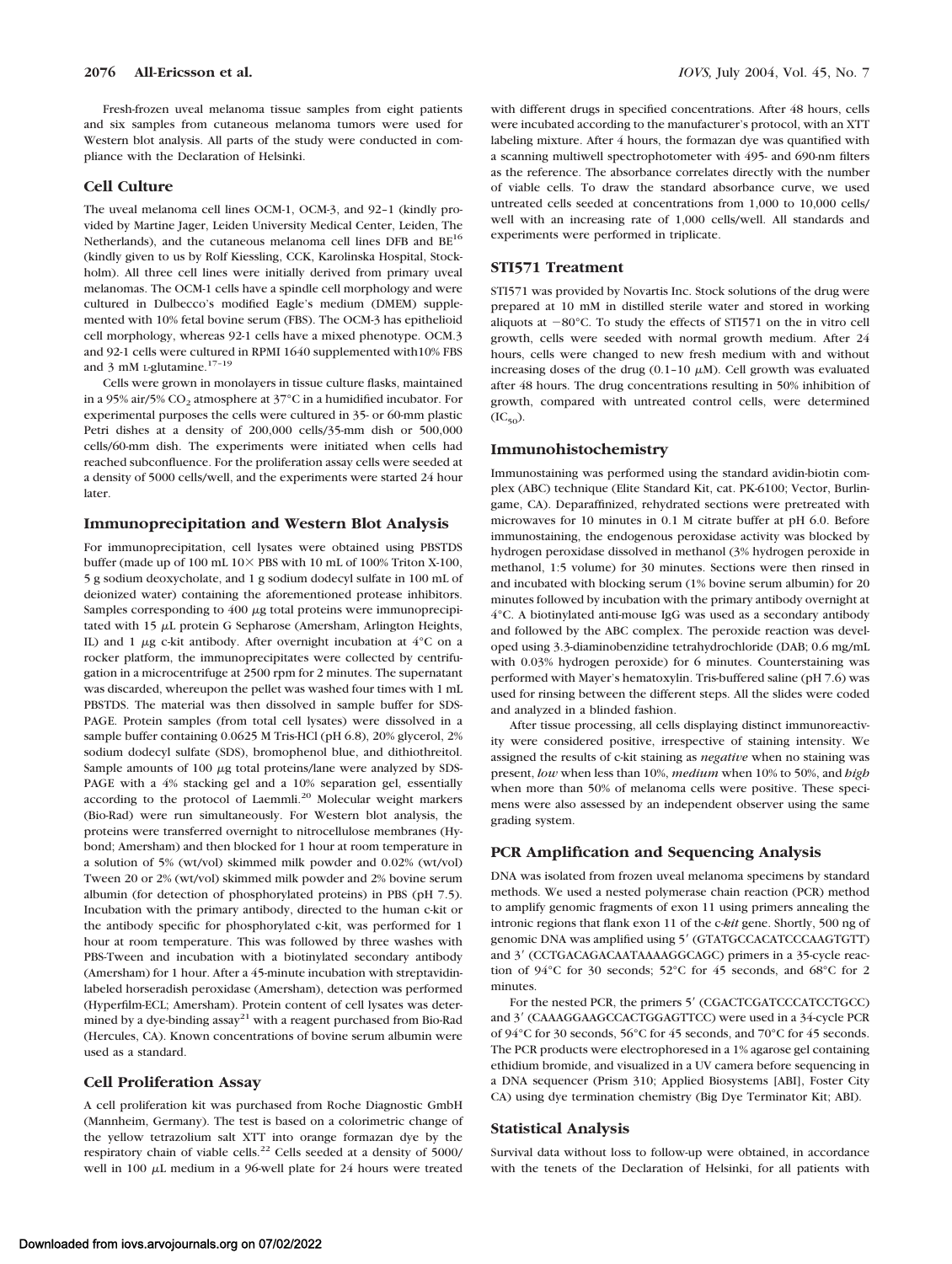

Positive staining

Negative staining



**FIGURE 1.** Expression of c-kit in uveal melanoma. (**A**) Immunostaining of a paraffin section of uveal melanoma with a c-kit antibody (CD117). (**B**) Archival paraffin-embedded tumor sections from 134 cases of human uveal melanoma were assayed for CD117. Immunostaining was performed by applying the standard ABC technique. Samples were grouped according to level of staining as percentages of positive cells as shown on the *x*-axis

uveal melanoma from the Swedish National Causes of Death Registry. Time from the date of surgery to death or end of 1996 was considered censored if the patient was alive at the end of 1996 or had died of any cause that was not melanoma related. The log rank test was used to assess survival differences. Calculations were computer based (Statistica, 1999; StatSoft, Tulsa, OK; and MedCalc; MedCalc Software, Mariakerke, Belgium).

## **RESULTS**

We first investigated the expression of c-kit in uveal melanomas using IHC on 134 paraffin-embedded surgical specimens of

primary uveal melanoma. A distinct immunoreactivity confined to the plasma membrane-cytoplasm of tumor cells (Fig. 1A) was found in 63% of the cases (84/134). In 48 (36%) of 134 cases, most of the tumor cells expressed c-kit (Fig. 1B). We also investigated all available biopsy specimens from liver metastases of uveal melanoma by IHC. Eleven of 18 were positive for c-kit (data not shown). Fifty (37%) of the primary 134 cases showed no detectable c-kit immunoreactivity. However, this does not preclude the possibility that these cases express c-kit. Probably, they express the receptor but at a level below the detection limit for the IHC assay. This was also supported by Western blot analysis as described in a later section.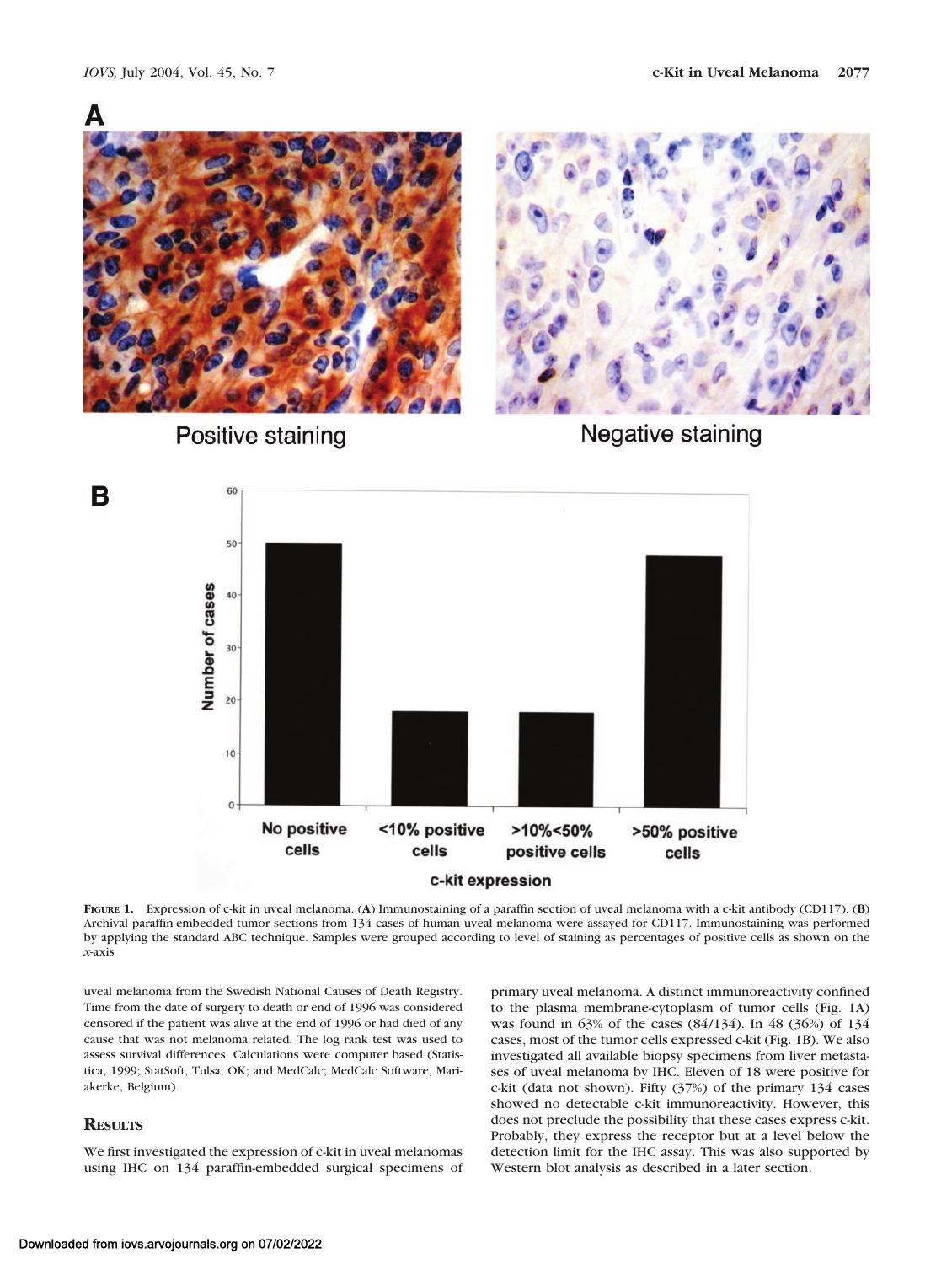

**FIGURE 2.** Confirmation of c-kit expression and relation to clinical outcome. (**A**) c-Kit expression in freshfrozen samples of eight uveal (Um1– Um8) and four cutaneous (Sm1– Sm4) melanoma metastases. Proteins were extracted and subjected to Western blot analysis, as described elsewhere $17$  using the c-kit antibody. The same amount of protein was loaded for each case. Actin was used as a loading control. (**B**) Association between c-kit expression and survival. The c-kit expression data shown in Figure 1B was correlated with clinical follow-up data for 134 patients. The c-kit expression of these cases were divided into low  $(<10\%$  positive) and high  $(>10\%)$ expression. Survival data without loss to follow-up were obtained from the Swedish National Causes of Death Registry for all patients with uveal melanoma. Time from the date of surgery to death or end of 1996 was considered censored if the patient was alive at the end of 1996 or had died of any cause other than melanoma-related. The log-rank test was used to assess survival differences.

We studied the expression of c-kit on eight fresh-frozen samples from primary uveal melanoma and four fresh-frozen samples from lymph node metastases of cutaneous melanoma by Western blot analysis with an antibody specific for c-kit. As shown in Figure 2A, seven (88%) of the uveal melanoma specimens were positive, whereas c-kit was not or was very weakly expressed in the cutaneous melanoma samples. These data also support the possibility that the c-kit is more widely expressed in uveal melanoma than 63%. Western blot analysis is a more sensitive assay than IHC.

Using the clinical follow-up data of these 134 cases of uveal melanoma, we analyzed whether the expression level of c-kit correlate with survival data. Figure 2B shows a Kaplan-Meier

diagram, in which we compared tumors with low and high expression of c-kit. There was no statistical significance between the two groups. We also compared insulin-like growth factor (IGF)-1R–negative tumors with positive ones, but this did not show a statistically significant difference, either (data not shown).

The expression and tyrosine phosphorylation of c-kit was assessed in the three uveal melanoma cell lines OCM-1, OCM-3, and 92-1 as well as in the two cutaneous melanoma cell lines DFB and BE. Two different types of analyses were performed, one being a Western blot analysis using phosphotyrosine antibodies $23$  on c-kit purified by immunoprecipitation and the alternative method being direct Western blot using an antibody specific for phosphorylated c-kit.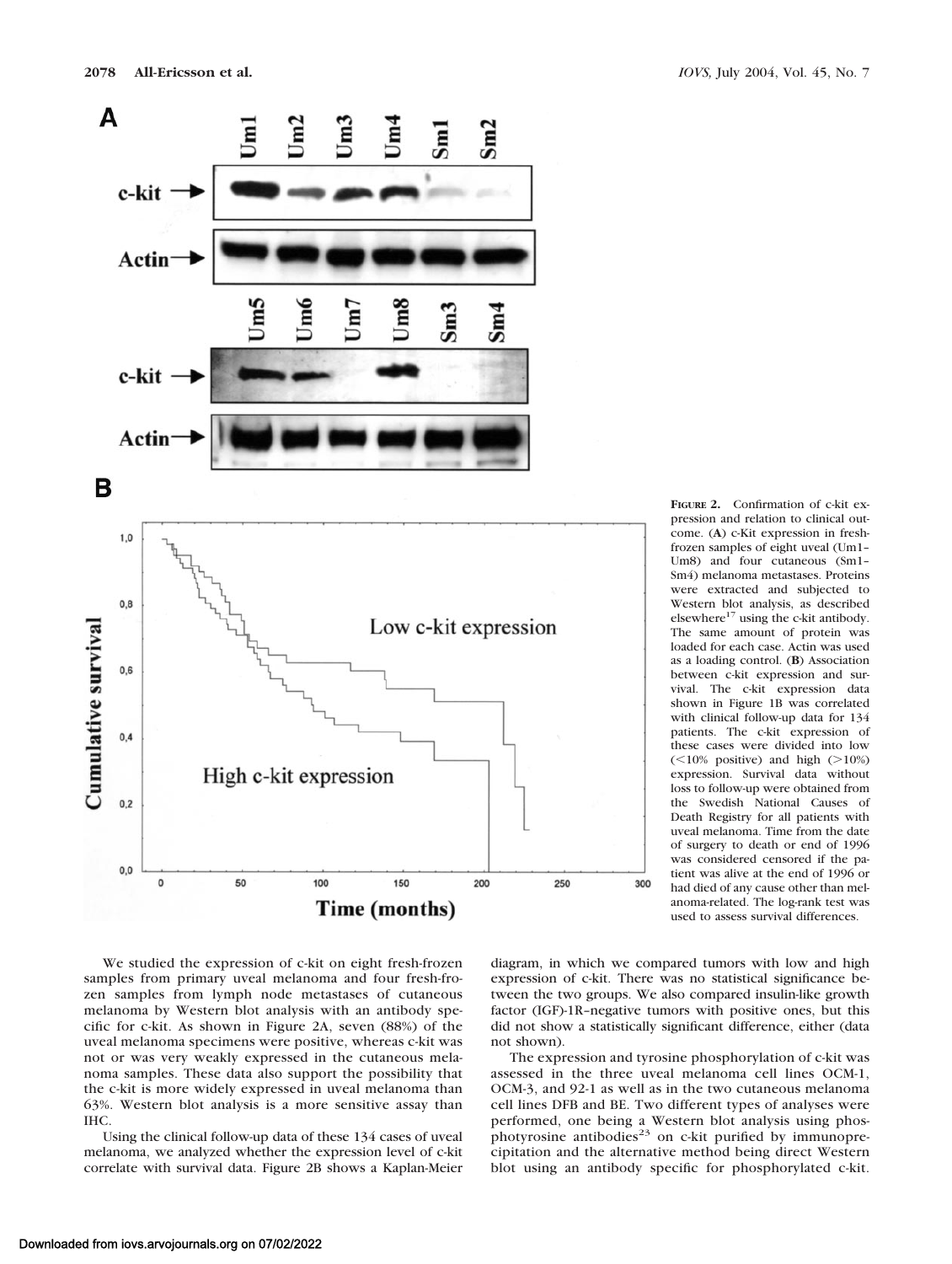Both analyses showed phosphorylated c-kit in all uveal melanoma cell lines but hardly any signals for the cutaneous melanoma cells (Fig. 3A, top). Because both types of assays for c-kit phosphorylation worked well, Western blot analysis with antibodies to phosphorylated c-kit was used in the remaining experiments.

The uveal melanoma cells and cutaneous melanoma cells were now serum depleted (after repeated rinsing) for 24 hours and then stimulated with SCF. Whereas the cutaneous melanoma cells did not exhibit any c-kit phosphorylation at all after serum depletion, a substantial c-kit phosphorylation remained in the uveal melanoma cells (Fig. 3A, bottom). These experiments were repeated several times with similar results. In both melanoma cell variants, SCF stimulated phosphorylation of c-kit (Fig. 3A), but this response was comparatively limited (because of the already high activity under serum-free conditions) in uveal melanoma cells.

To search for a possible mechanism behind the c-kit activation of uveal melanoma, we have to consider the presence of point mutations in the *KIT* gene. A recent study by Pache et al.<sup>24</sup> investigated the presence of known KIT point mutations (i.e., in exons 2, 8, 9, 11, 13, and 17) in 10 cases of uveal melanoma. However, all cases were found to be negative. Based on these results and the fact that point mutations in exon 11 represent the clearly most common (80%) mutations of the  $\overline{KIT}$  gene,<sup>25</sup> we decided to analyze only exon 11. Exon 11 is located in the cytoplasmic portion of the juxtamembrane domain, and has been shown to harbor a specific mutation implicated in ligand-independent activation of c-kit in gastrointestinal stromal tumors  $(GIST)$ <sup>26</sup> To evaluate whether this mutation also could be involved in uveal melanoma, we analyzed exon 11 on 15 fresh frozen uveal melanoma samples as well as samples from the uveal melanoma cell lines. We used PCR to amplify genomic fragments of exon 11 of the *KIT* gene followed by direct sequencing. However, none of the 15 tumors, or the cell lines, exhibited point mutations in exon 11 of the *KIT* gene (data not shown). These results indicate that serum depletion-resistant c-kit activity in uveal melanoma involves other mechanisms.

One possible mechanism of c-kit activation in uveal melanoma might be autocrine or paracrine stimulation of the receptor. To investigate this possibility, we analyzed the expression of SCF in the three uveal melanoma cell lines compared with cutaneous melanoma cells. Figure 3B shows that all three uveal melanoma cell lines expressed the 31-kDa variant of SCF. The expression level was independent of the absence of serum in culture medium. In contrast, SCF was not detectable in the cutaneous melanoma cells (Fig. 3B).

Fig. 3C, top, shows the Western blot of different doses of STI571 on c-kit phosphorylation of OCM-1. These experiments were made under basal conditions (i.e., the cells were growing in complete medium containing 10% serum). This procedure was used, because it will allow comparison of  $IC_{50}$  for c-kit phosphorylation and cell proliferation. The densitometry data for all three cell lines are illustrated in Figure 3C, bottom.  $IC_{50}$ ranged from 0.8 to 2.5  $\mu$ M.

To examine the anti-proliferative effects of STI571 on the uveal melanoma cells lines, OCM-1, OCM-3, and 92-1, were incubated with different concentrations of the drug for 48 hours, after which the level of cell proliferation was assayed. Figure 4 shows the dose–response of OCM1, OCM-3, and 92-1. There was a drastic cell loss even at low concentrations. The IC<sub>50</sub> values were calculated to 0.15, 0.5, and 1.25  $\mu$ M for the OCM3, OCM1, and 92-1 cells, respectively, and to more than 10  $\mu$ M for BE and DFB. We can conclude that STI571 doses of 2.5  $\mu$ M or less reduce both c-kit phosphorylation and cell proliferation of uveal melanoma cells 50% or more. In other words, both effects correlate well with each other.

## **DISCUSSION**

Protein tyrosine kinases (PTK) play a crucial role in signal transduction, as well as in cellular proliferation, differentiation, and various regulatory mechanisms. Some PTKs expressed by normal melanocytes are encoded by proto-oncogenes like c-*kit*. 27

c-Kit expression has been documented in a wide variety of human malignancies, and the kinase activity has been implicated in the pathophysiology of a number of these tumors, including GISTs, neuroblastoma, and cutaneous melanoma.

In cutaneous melanoma c-kit has been shown to be expressed in epidermal melanocytes but is lost in cells infiltrating the dermis.<sup>28</sup> Even if c-kit seems to be downregulated during the development of normal melanocytes to melanoma with metastasizing potential, there is no evidence that c-kit–negative cells feature mutations in the *KIT* gene or in its promoter.<sup>29,30</sup> In contrast, among tumors expressing c-kit, gain-of-function mutations have been found in mastocytosis, $31$  seminomas,  $32$  the catalytic tyrosine kinase domain, and in  $GISTs^{33,34}$  in the regulatory juxtamembrane domain. Because all these neoplasms arise in tissues with development that is dependent on the activity of the SCF/ c-kit axis, aberrant activation of this axis may be of pathogenic impact.

We demonstrated in this study by both IHC and Western blot analysis that c-kit is expressed in a large amount of uveal melanomas. When the results from the 134 IHC cases were correlated to clinical follow-up data there was no significance between c-kit expression and survival. The study of Mouriaux et al.<sup>15</sup> did not find any significant correlation, either.

When sequencing 15 uveal melanoma samples, however, we could not find any mutations in them. These data are in concordance with recently published data by Pache et al.<sup>24</sup> In contrast, we could detect expression of SCF in all three analyzed uveal melanoma cell lines, but not in cutaneous melanoma cells. These results indicate that c-kit expression and activity in uveal melanoma may involve autocrine and/or paracrine stimulation of the receptor by SCF. Such a mechanism of c-kit activation has been thought to play a role in small cell lung cancer.<sup>35</sup> Further analysis to evaluate the potential role of autocrine stimulation of c-kit in uveal melanoma is currently under way.

STI571 is a phenylamino-pyrimidine that selectively inhibits proto-oncogenic and oncogenic forms of ABL, PDGFR, and c-kit tyrosine kinases.<sup>11</sup> In the case of chronic myelogenous leukemia, the drug inhibits kinase activity of the BCR-ABL fusion gene product, and in GISTs it inhibits the Kit tyrosine kinase. STI571 is conveniently administered as a once-daily oral medication and is well tolerated.36,37

We found that growth of uveal melanoma cells was relatively sensitive (IC<sub>50</sub>  $\lt$  1.25  $\mu$ M) to STI571. Of particular interest was the fact that the sensitivity of the c-kit kinase was of similar size (IC<sub>50</sub>  $\leq$  2.5  $\mu$ M). This situation was also found in chronic myelogenous leukemia and GIST cell lines<sup>38,39</sup> and suggests that growth and survival of uveal melanoma is dependent on c-kit activation and consequently highlights a possible therapeutic benefit of STI571 in patients with uveal melanoma. Because the maximum toler-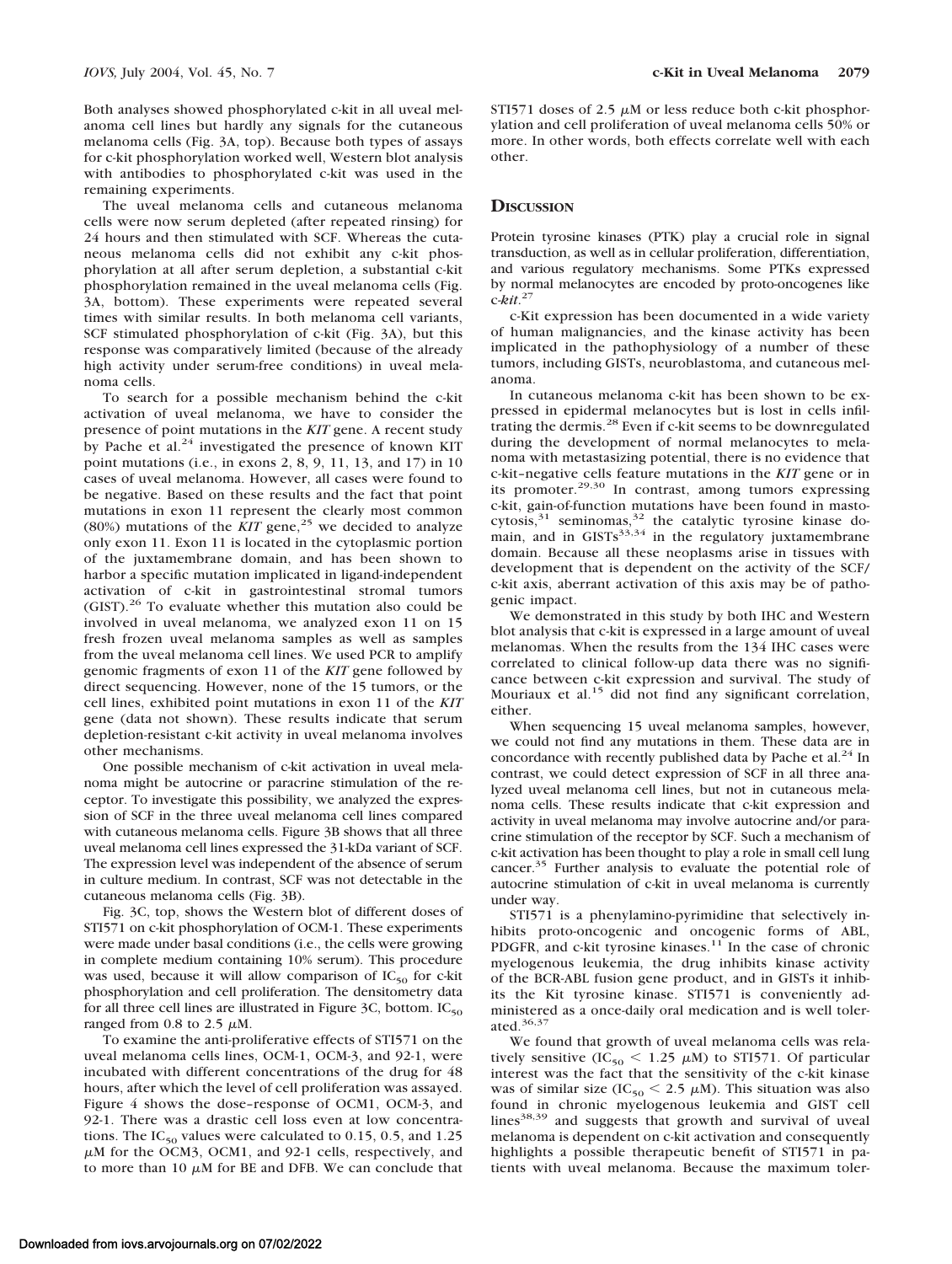

**FIGURE 3.** c-Kit expression and phosphorylation of uveal melanoma cells. (**A**, *top*) Basal expression and phosphorylation of c-kit in the uveal melanoma cell lines compared with cutaneous melanoma cells. Cells were harvested for detection of c-kit expression by Western blot analysis or for determination of tyrosine phosphorylation of c-kit. c-Kit phosphorylation was either performed by immunoprecipitation $17$  followed by Western blot analysis (using a phosphotyrosine antibody) of the immunoprecipitates, or directly by Western blot analysis using an antibody specific for phosphorylated c-kit (Tyr 703). (**A**, *bottom*) SCF-simulation of c-kit phosphorylation. The three uveal and two cutaneous melanoma cell lines were serum depleted overnight and then stimulated or not with SCF (10 ng/mL) for 10 minutes. The cells were harvested for assay of c-kit phosphorylation using the phosphoc-kit–specific antibody, as just described. Separate Western blot analyses using c-kit antibodies confirmed that there were no essential differences in amount of loaded proteins. (**B**) The three uveal melanoma cell lines and the BE and DFB lines were growing in the presence or absence of 10% serum for 24 hours. Cells were then harvested for Western blot analysis for SCF expression. Actin was used as loading control. (**C**, *top*) OCM-1 cells, growing in complete medium supplemented with 10% serum, were treated with different doses of STI571 for 1 hour, whereupon the effects on c-kit phosphorylation were assessed as described above. (**C**, *bottom*) the dose– response effect of STI571 on c-kit phosphorylation of OCM-1, OCM-3, and 92-1, illustrated by densitometry of signals obtained by Western blot analysis using the phospho-c-kit–specific antibody.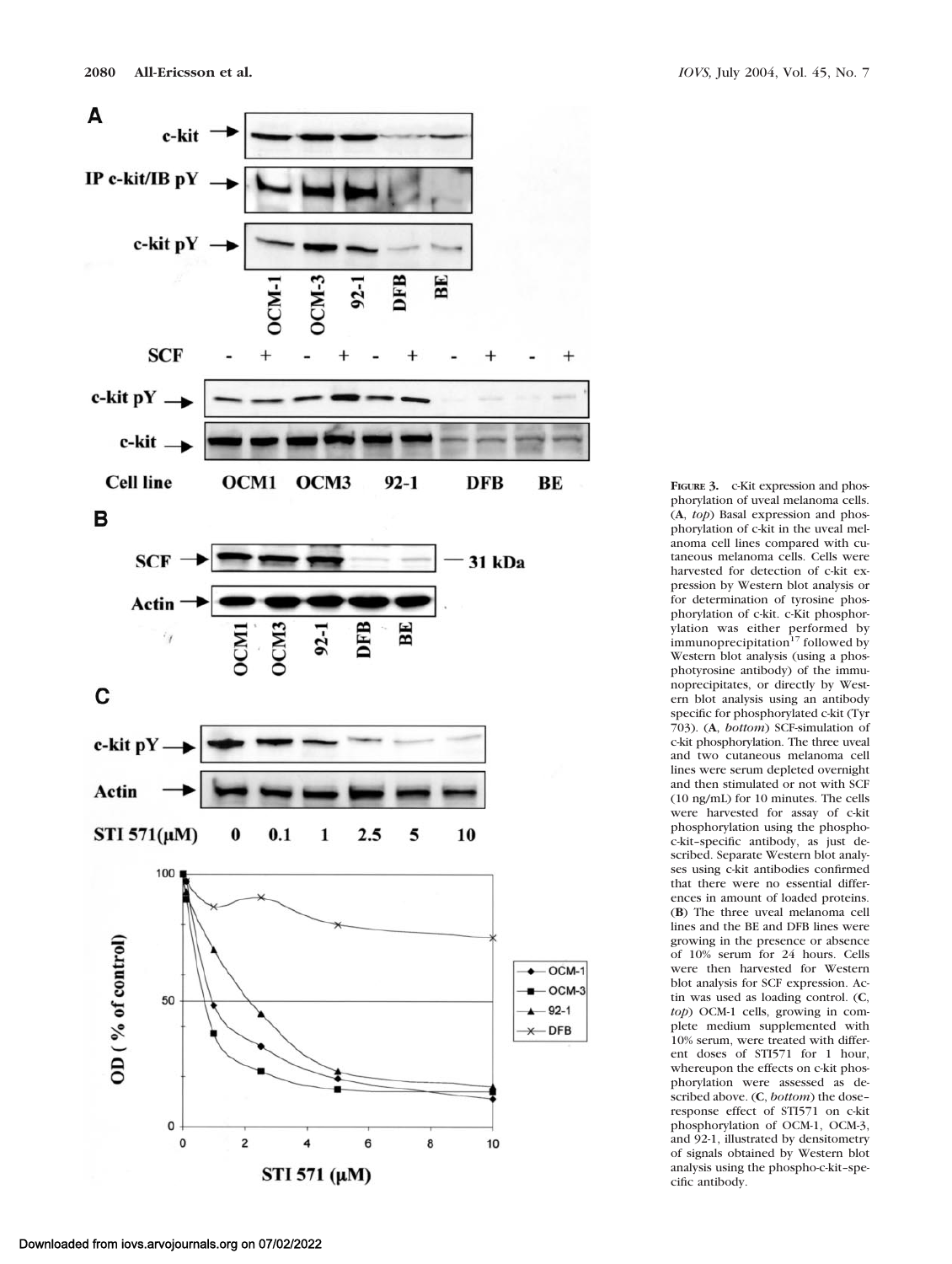

**FIGURE 4.** Effect of c-kit inhibition on survival of uveal melanoma cells. Dose–response of STI571 on survival of OCM-1, OCM-3, and 92-1 cells. The cells, growing in complete medium, were treated with different concentrations of STI571 for 48 hours.

ated dose (close to 1000 mg/d) of imatinib mesylate (STI571) in phase I trials corresponded to a blood level of 6 to 10  $\mu$ M our IC<sub>50</sub> of 0.15 to 1.25  $\mu$ M regarding antiproliferative effects on uveal melanoma cells may be relevant for obtaining antitumor effects in patients.<sup>40</sup>

It is interesting to note that Fiorentini et al. $^{41}$  reported some tumor-reducing effects of STI571 on uveal melanoma metastases expressing immunohistochemical c-kit in two patients at the terminal stage of disease.

Because STI571 also inhibits the tyrosine kinase of PDGFR $\alpha$ and  $-\beta$ ,<sup>42</sup> the possibility is raised that it could also interfere with PDGFR and other kinases (e.g., Abl) in uveal melanoma. Actually, a preliminary study in our laboratory has shown expression of PDGFRs in some uveal melanoma cell lines and samples (Müller-Brunotte et al., manuscript in preparation). However, our present observations that the  $IC_{50}$  of STI571 for c-kit phosphorylation and proliferation of uveal melanoma cells are in the same range of magnitude ( $\leq$ 2.5  $\mu$ M) suggest that c-kit inhibition is the main cause of the antiproliferative effects on this cell type.

#### *References*

- 1. Bergman L, Seregard S, Nilsson B, Ringborg U, Lundell G, Ragnarsson-Olding B. Incidence of uveal melanoma in Sweden from 1960 to 1998. *Invest Ophthalmol Vis Sci*. 2002;43:2579–2583.
- 2. Pyrhonen S. The treatment of metastatic uveal melanoma. *Eur J Cancer*. 1998;34(suppl):S27–S30.
- 3. Damato B. Disease and "dis-ease" in patients with uveal melanoma. *Br J Ophthalmol*. 2000;84:343–344.
- 4. Diener-West M, Hawkins BS, Markowitz JA, Schachat AP. A review of mortality from choroidal melanoma. II. A meta-analysis of 5-year mortality rates following enucleation, 1966 through 1988. *Arch Ophthalmol*. 1992;110:245–250.
- 5. Yarden Y, Kuang WJ, Yang-Feng T, et al. Human proto-oncogene c-kit: a new cell surface receptor tyrosine kinase for an unidentified ligand. *EMBO J*. 1987;6:3341–3351.
- 6. Williams DE, Eisenman J, Baird A, et al. Identification of a ligand for the c-kit proto-oncogene. *Cell*. 1990;63:167–174.
- 7. Huizinga JD, Thuneberg L, Kluppel M, Malysz J, Mikkelsen HB, Bernstein A. W/kit gene required for interstitial cells of Cajal and for intestinal pacemaker activity. *Nature*. 1995;373:347– 349.
- 8. Lassam N, Bickford S. Loss of c-kit expression in cultured melanoma cells. *Oncogene*. 1992;7:51–56.
- 9. Luca MR, Bar-Eli M. Molecular changes in human melanoma metastasis. *Histol Histopathol*. 1998;13:1225–1231.
- 10. Hornick JL, Fletcher CD. Immunohistochemical staining for KIT (CD117) in soft tissue sarcomas is very limited in distribution. *Am J Clin Pathol*. 2002;117:188–193.
- 11. Druker BJ, Tamura S, Buchdunger E, et al. Effects of a selective inhibitor of the Abl tyrosine kinase on the growth of Bcr-Abl positive cells. *Nat Med*. 1996;2:561–566.
- 12. Heinrich MC, Blanke CD, Druker BJ, Corless CL. Inhibition of KIT tyrosine kinase activity: a novel molecular approach to the treatment of KIT-positive malignancies. *J Clin Oncol*. 2002;20:1692– 1703.
- 13. Fletcher JA, Fletcher CD, Rubin BP, Ashman LK, Corless CL, Heinrich MC. KIT gene mutations in gastrointestinal stromal tumors: more complex than previously recognized? *Am J Pathol*. 2002;161:737–738; author reply 738–739.
- 14. All-Ericsson C. *Uveal melanoma: Cytogenetics*, *Molecular Biology and Tumor Immunology*. Stockholm, Sweden: Karolinska Institute; 2002.
- 15. Mouriaux F, Kherrouche Z, Maurage CA, Demailly FX, Labalette P, Saule S. Expression of the c-kit receptor in choroidal melanomas. *Melanoma Res*. 2003;13:161–166.
- 16. Girnita L, Girnita A, Brodin B, et al. Increased expression of insulin-like growth factor I receptor in malignant cells expressing aberrant p53: functional impact. *Cancer Res*. 2000;60:5278–5283.
- 17. Kan-Mitchell J, Mitchell MS, Rao N, Liggett PE. Characterization of uveal melanoma cell lines that grow as xenografts in rabbit eyes. *Invest Ophthalmol Vis Sci.* 1989;30:829–834.
- 18. De Waard-Siebinga I, Blom DJ, Griffioen M, et al. Establishment and characterization of an uveal-melanoma cell line. *Int J Cancer.* 1995;62:155–161.
- 19. All-Ericsson C, Girnita L, Seregard S, Bartolazzi A, Jager MJ, Larsson O. Insulin-like growth factor-1 receptor in uveal melanoma: a predictor for metastatic disease and a potential therapeutic target. *Invest Ophthalmol Vis Sci*. 2002;43:1–8.
- 20. Laemmli UK. Cleavage of structural proteins during the assembly of the head of bacteriophage T4. *Nature*. 1970;227:680–685.
- 21. Bradford M. A rapid and sensitive method for the quantification of microgram quantities of protein utilizing the principle of protein dye binding. *Anal Biochem*. 1976;72:248–254.
- 22. Roehm NW, Rodgers GH, Hatfield SM, Glasebrook AL. An improved colorimetric assay for cell proliferation and viability utilizing the tetrazolium salt XTT. *J Immunol Methods*. 1991;142:257– 265.
- 23. Girnita A, Girnita L, del Prete F, Bartolazzi A, Larsson O, Axelson M. Cyclolignans as inhibitors of the insulin-like growth factor-1 receptor and malignant cell growth. *Cancer Res.* 2004;64:236–242.
- 24. Pache M, Glatz K, Bosch D, et al. Sequence analysis and highthroughput immunohistochemical profiling of KIT (CD 117) expression in uveal melanoma using tissue microarrays. *Virchows Arch*. 2003;443:741–744.
- 25. Kitamura Y, Hirota S, Nishida T. Gastrointestinal stromal tumors (GIST): a model for molecule-based diagnosis and treatment of solid tumors. *Cancer Sci.* 2003;94:315–320.
- 26. Allander SV, Nupponen NN, Ringner M, et al. Gastrointestinal stromal tumors with KIT mutations exhibit a remarkably homogeneous gene expression profile. *Cancer Res*. 2001;61:8624–8628.
- 27. van der Geer P, Hunter T, Lindberg RA. Receptor protein-tyrosine kinases and their signal transduction pathways. *Annu Rev Cell Biol*. 1994;10:251–337.
- 28. Natali PG, Nicotra MR, Winkler AB, Cavaliere R, Bigotti A, Ullrich A. Progression of human cutaneous melanoma is associated with loss of expression of c-kit proto-oncogene receptor. *Int J Cancer*. 1992;52:197–201.